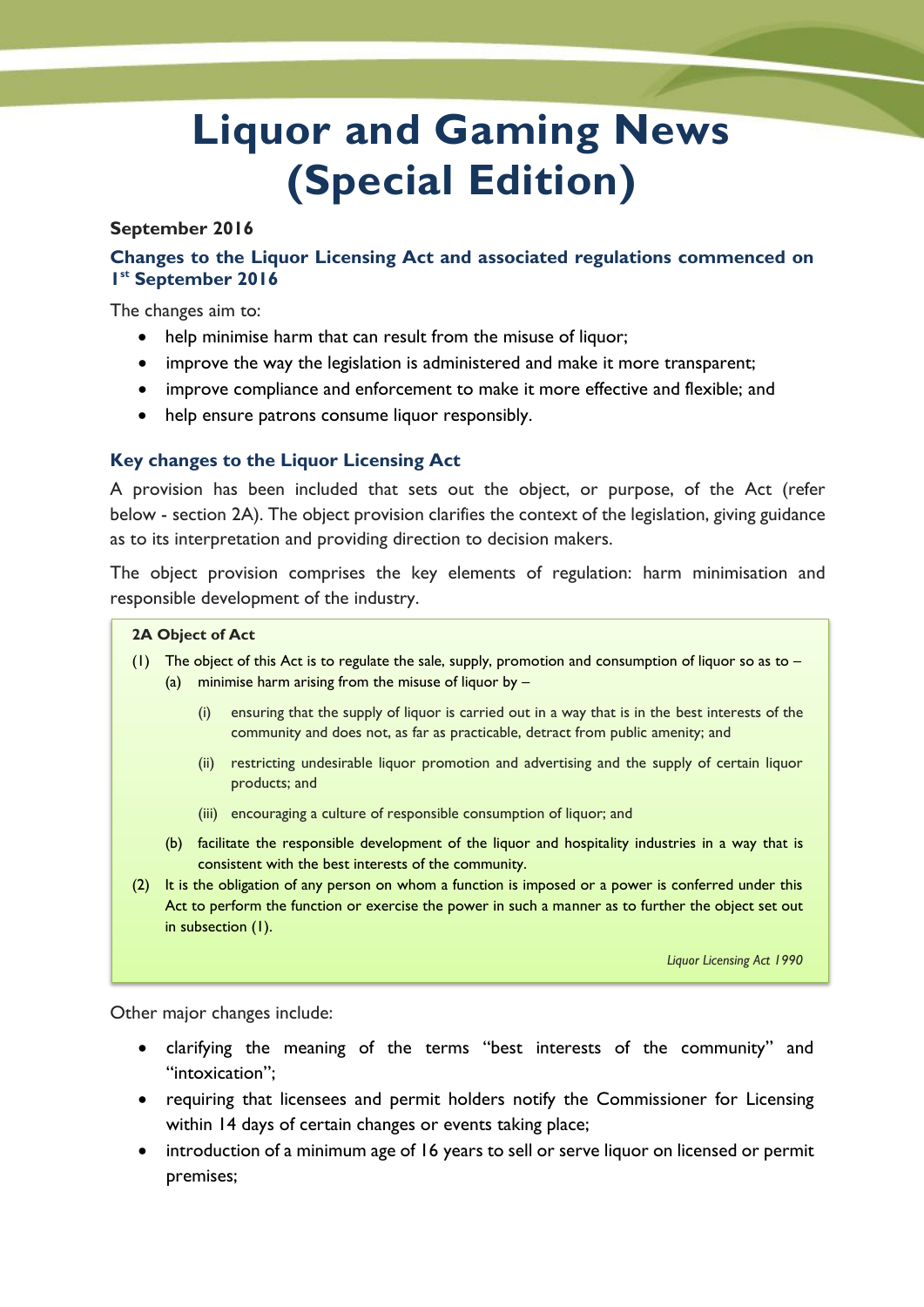- enabling the Commissioner to prohibit or restrict advertising or promotion of liquor (see below);
- enabling the Minister to prohibit the sale of undesirable liquor products;
- allowing Tasmania Police, licensees and permit holders to issue barring orders;
- new obligations and offences for licensees and permit holders; and
- requiring certain licensees to provide wholesale liquor supply information if requested by the Minister.

# **Key changes to the liquor licensing regulations**

The Liquor Licensing Act is supported by three sets of regulations. The table below describes their purposes and lists most of the changes that commenced 1 September 2016.

| <b>Liquor Licensing</b><br><b>Regulations 2016</b>                                     | New regulations that rescinded the Liquor Licensing Regulations 2013.<br>➤<br>Prescribe details on matters to support the Act including:<br>➤<br>interests for the purposes of the definition of "best interests of the<br>community";<br>specifying certain substances as liquor;<br>$\bullet$<br>identifying small producers for the purposes of the small producer's permit;<br>$\bullet$<br>minimum age requirements to sell or serve liquor;<br>$\bullet$<br>matters relating to barring orders; and<br>$\bullet$<br>matters relating to the collection of wholesale liquor supply information.<br>$\bullet$                                                                                                                                                                                                                                              |
|----------------------------------------------------------------------------------------|----------------------------------------------------------------------------------------------------------------------------------------------------------------------------------------------------------------------------------------------------------------------------------------------------------------------------------------------------------------------------------------------------------------------------------------------------------------------------------------------------------------------------------------------------------------------------------------------------------------------------------------------------------------------------------------------------------------------------------------------------------------------------------------------------------------------------------------------------------------|
| <b>Liquor Licensing</b><br>(Fees)<br><b>Regulations 2015</b>                           | Prescribe the costs for liquor licences and permits. New fees were included and<br>➤<br>existing fees were revised in relation to:<br>a small producer's permit;<br>the variation of conditions of a liquor licence or liquor permit; and<br>$\bullet$<br>out-of-hours permits (of varying time periods up to three years).<br>$\bullet$                                                                                                                                                                                                                                                                                                                                                                                                                                                                                                                       |
| <b>Liquor Licensing</b><br>(Infringement<br><b>Notices)</b><br><b>Regulations 2008</b> | Provide the ability to issue infringement notices and specify prescribed offences<br>➤<br>and penalties for breaches of the Act. New prescribed infringement notice<br>offences and penalties were included for non-compliance with:<br>a condition;<br>the sale or service of liquor by an intoxicated person;<br>$\bullet$<br>minimum age requirements for employees who sell or serve liquor;<br>$\bullet$<br>a notice to prohibit or restrict advertising or promotion of liquor;<br>$\bullet$<br>the sale of prohibited liquor products;<br>$\bullet$<br>the requirements of a barring order;<br>$\bullet$<br>licences, permits and interim authority to act as licensee to be displayed; and<br>$\bullet$<br>the sale and consumption of liquor is not to cause undue annoyance or<br>$\bullet$<br>disturbance, or the occurrence of disorderly conduct. |